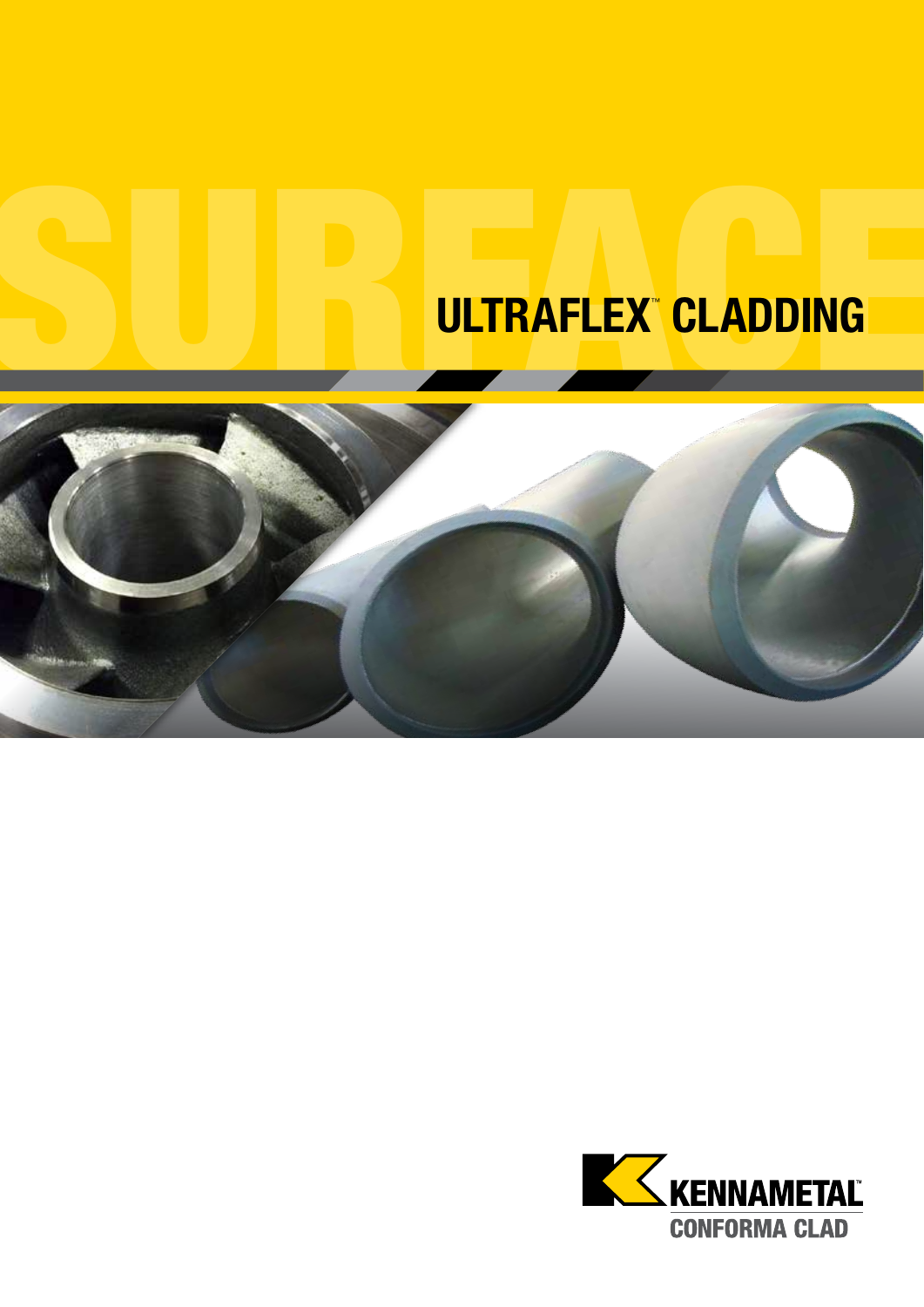# ULTRAFLEX™ CLADDING

Kennametal is a global provider of solutions for wear, heat, and corrosion problems, a world-class manufacturer of components, and a service provider to a wide range of industries. Kennametal is your trusted source for the most innovative solutions that deliver productivity, reliability, and extended service life in the most demanding environments.

Drawing on expertise from Kennametal with tungsten carbide-based materials, and incorporating super alloy-based technologies from the Kennametal Stellite™ organization, UltraFlex<sup>™</sup> provides an extensive portfolio of surface treatments for your application. Designed to accommodate even the most complex geometries, including non-line-of-sight surfaces, UltraFlex covers a variety of industries and applications, including:

- Oil & Gas Drilling & Production
- Chemical & Petrochemical Processing
- Power Generation
- General Conveyance
- Mechanical Equipment

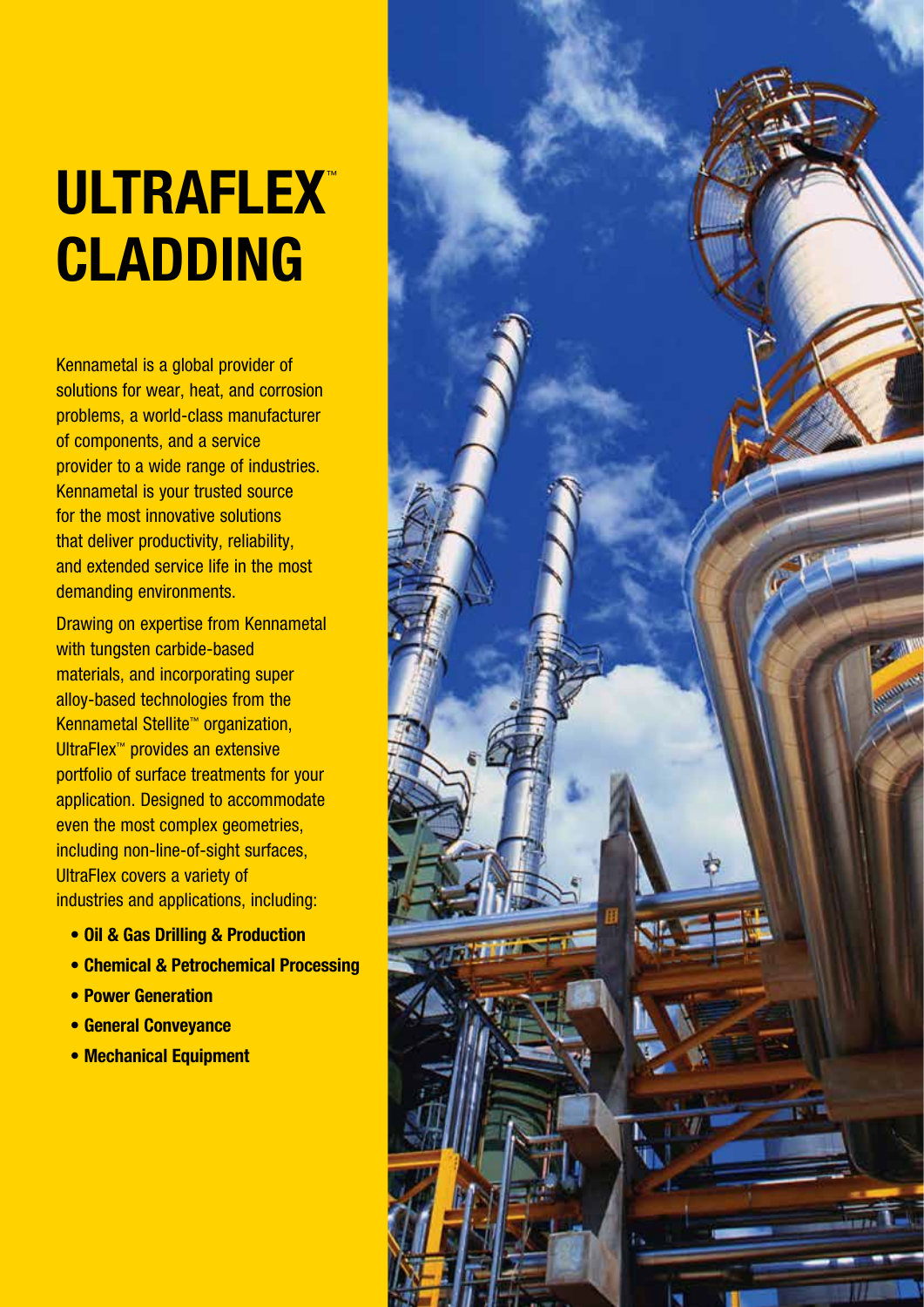

# UltraFlex™ Cladding

UltraFlex, a wear-resistant surface treatment from Kennametal, brings industry-leading performance to components with complex geometries for power generation, oil and gas, and many other industries. UltraFlex is a proven product for extending component life and increasing productivity. The Kennametal UltraFlex treatment is available in a broad array of materials, ensuring the optimum solution for your application's wear environment.

**Benefits** 

• Increased component life • Reduced downtime • Reduction in failures

• Reduced maintenance costs • Reliable performance between scheduled maintenance • Consistent product quality • Maintain system efficiency

#### Surface Wear Applications

- Abrasion
- Erosion
- Corrosion
- Metal on metal wear
- Galling
- Fretting
- High-temperature environments

#### The UltraFlex Process

Using the Kennametal patented process, UltraFlex material is first applied in a slurry form to the substrate using proprietary flow-coating methods. This "green" coating is then fused to the substrate in a vacuum furnace, creating a dense, uniform, and metallurgically bonded coating.

#### UltraFlex Material Options

*Coating options tailored to meet specific needs.*

| <b>Corrosion &amp; Erosion</b>                                                                                                                                                                                           | $Stellite^{\mathbb{M}}$<br>Offers an extremely smooth coating. Ideal in corrosive and erosive environments. |  |  |  |
|--------------------------------------------------------------------------------------------------------------------------------------------------------------------------------------------------------------------------|-------------------------------------------------------------------------------------------------------------|--|--|--|
| <b>Severe Erosion &amp; Abrasion</b>                                                                                                                                                                                     | <b>Tungsten Carbide</b><br>The best protection available for severe erosion and abrasive environments.      |  |  |  |
| Application Examples: FCC bottoms pumps, catalyst withdrawal lines, delayed coker return bends, pellet conveyance elbows,<br>abrasive slurry conveyance, coal ash screens, severe service valves, thermowells, and more. |                                                                                                             |  |  |  |

#### Substrate Compatibility

*Our Stellite and tungsten carbide coatings are compatible with a broad range of substrate materials.*

| <b>UltraFlex Coatings</b>                          | <b>Substrate Compatibility</b>                        |  |  |
|----------------------------------------------------|-------------------------------------------------------|--|--|
| <b>Stellite 6, 12, 720</b><br><b>WC Composites</b> | Carbon Steels (1026, 4130, 1018)                      |  |  |
|                                                    | Austenitic Stainless Steels (303, 304, 308, 316, 347) |  |  |
|                                                    | Precipitation Hardened Steels (17-4 PH)               |  |  |
|                                                    | Martensitic Steels (410, 420, 440C, 9Cr1Mo, F9, F91)  |  |  |
|                                                    | Ni-based Alloys (C276, 800H, 718)                     |  |  |

*When possible, Kennametal will consider additional coating formulations to meet our customers' requirements.* 

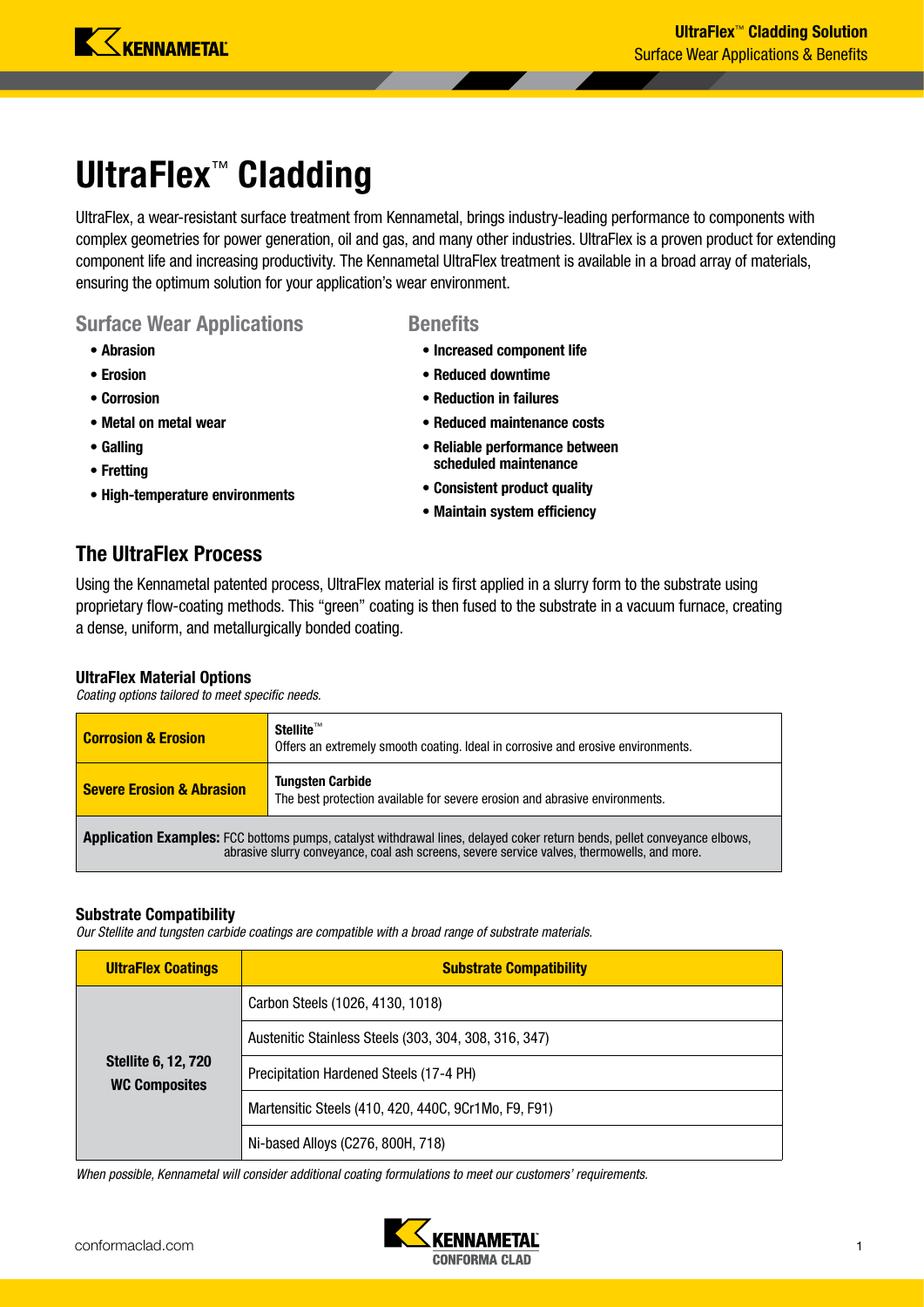



# Non-Line-of-Sight & Complex Geometries

Parts with complex geometries, small inner diameters, and other non-line-of-sight features may be difficult to coat with traditional methods. By comparison, the UltraFlex™ treatment easily conforms to intricate shapes and reaches remote locations.

Unlike methods such as weld overlay, thermal sprays, and traditional cladding, the Kennametal UltraFlex treatment accommodates inside diameters and complex geometries.

|                                     | <b>UltraFlex</b> | <b>Weld</b><br><b>Overlay</b> | <b>HVOF</b> | <b>Boron</b><br><b>Diffusion</b> |
|-------------------------------------|------------------|-------------------------------|-------------|----------------------------------|
| Non-Line<br>of Sight                | Good             | Poor                          | Poor        | Good                             |
| <b>Complex</b><br><b>Geometries</b> | Good             | Poor                          | Fair        | Good                             |
| Relative<br><b>Thickness</b>        | Thick v          | <b>Very Thick</b>             | Thin        | <b>Very Thin</b>                 |
| <b>Bond</b><br><b>Strength</b>      | Strong v         | Strong                        | Weak        | Strong                           |



With the UltraFlex treatment, Kennametal is able to apply a high-quality super-alloy or tungsten carbide composite onto substrates with complex geometries without the problems commonly faced with welding.

The UltraFlex surface treatment can be applied in a range of thicknesses, depending on the application, coating material selected, and substrate geometry. The base thickness is approximately 0,25mm (0.010"), while typical applications range from 0,51–0,76mm (0.020–0.030") or more to accommodate your specific needs.

The "as applied" surface is extremely smooth especially compared to weld overlay. Depending on the application, the coating can be used "as applied" or machined to the desired finish. For example, with the right substrate/coating combination, in some petrochemical applications, UltraFlex alloy formulations allow for "pigging" of conveyance lines due to the smooth, crack-free surface.

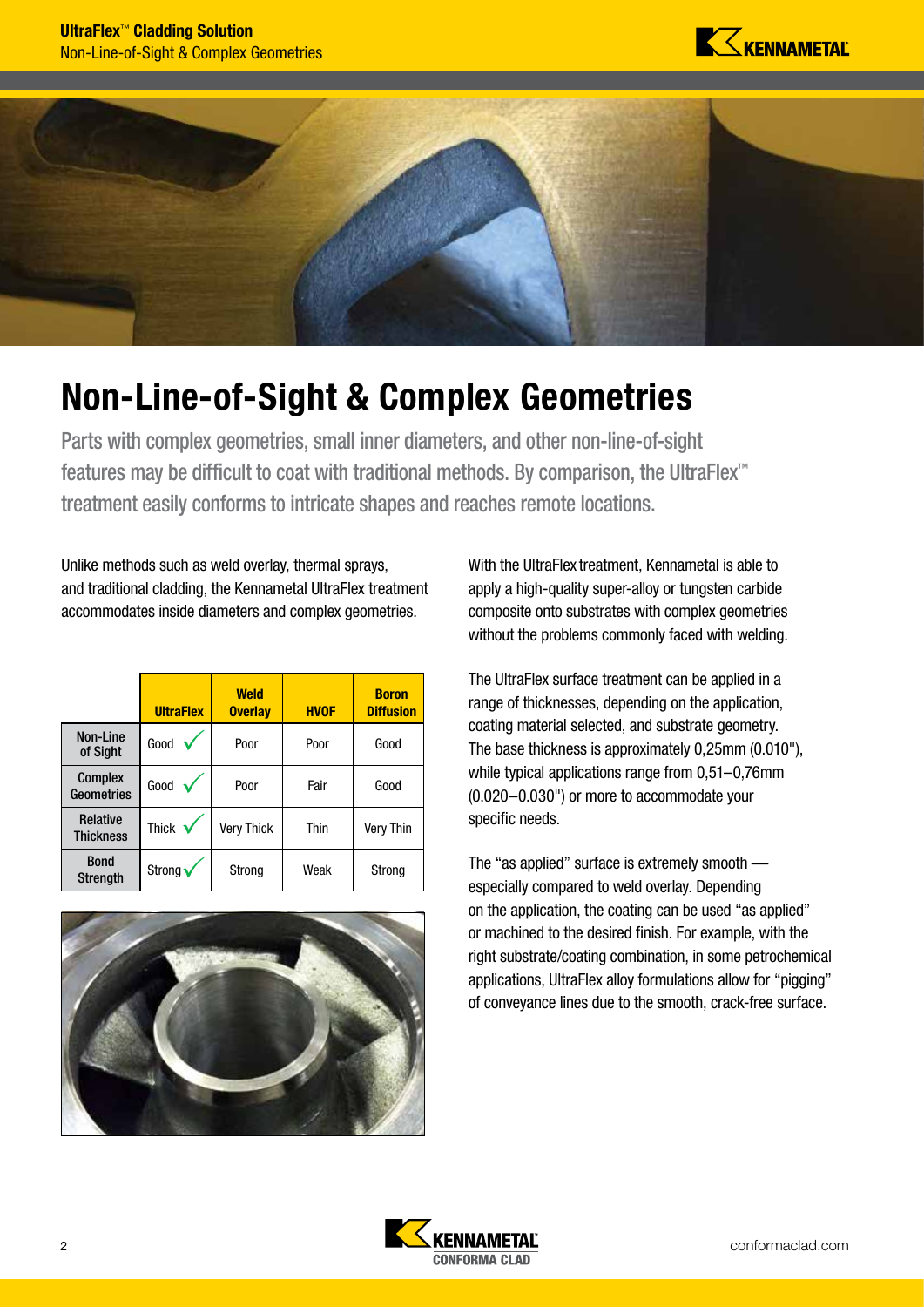



### Metallurgical Bond

Surface treatments with mechanical bonding may not stand up to harsh environments due to cracking and spalling. UltraFlex™ features a metallurgical bond and unique benefits to extend component life.

### UltraFlex Surface Treatment



In comparison to traditional welding, the UltraFlex process metallurgically bonds the wear system directly to the substrate while minimizing the dilution zone. This includes several Stellite™ alloy surface chemistries that are not possible via casting or weld overlay.

In addition to the small diffusion zone, there is an inherent benefit of the direct bonding of the surface layer to the substrate — improving quality and reducing costs.

### Example of Weld Overlay



Since buffer layers are not required between the substrate and the UltraFlex surface treatment, as is typical with some weld overlays, the result is a pure coating surface with minimal dilution.

The UltraFlex treatment does not result in a Heat Affected Zone (HAZ). Unlike a weld overlay process, hot hardness and wear resistance are not affected because there is no iron dilution.

*Direct bonding. Minimal dilution. A "pure" coating.*

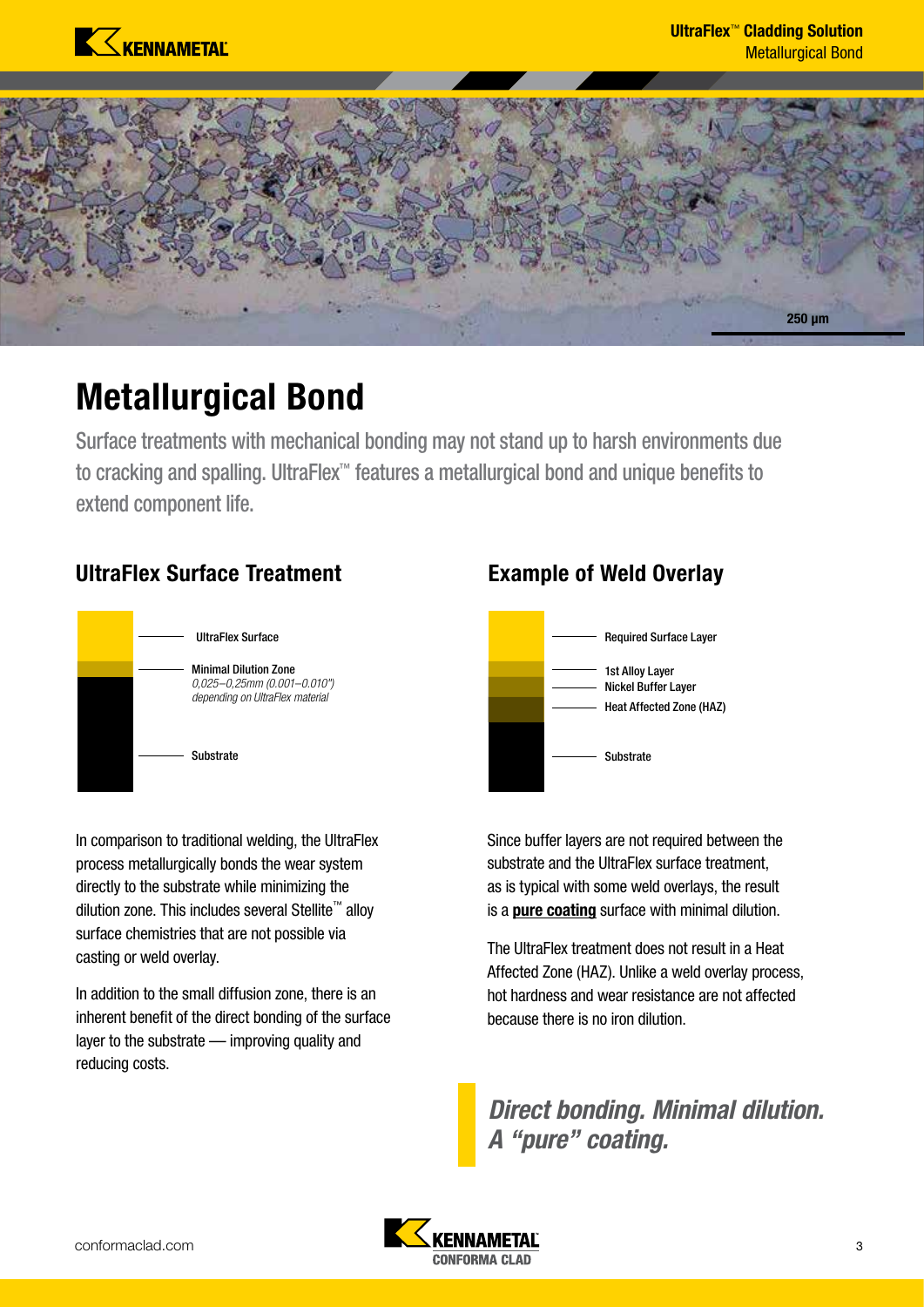

### **Conveyance**

UltraFlex™ coatings protect conveyance systems in the most critical applications when maximum life and reliability cannot be compromised.

### **Benefits**



#### Protect Unreachable Areas

No other technology is capable of coating inside diameters like UltraFlex. Diameters smaller than 1" can be protected with UltraFlex.

#### Range of Coating Options

Maximize piping and elbow life by selecting the UltraFlex material most suited to deal with the fluid or media being conveyed. Available coating options are specifically designed to solve most wear problems — from corrosion to severe abrasion.







Hard-faced elbow Smooth UltraFlex elbow

#### High Surface Quality

Certain Stellite™/substrate combinations allow for crack-free coatings, prohibiting corrosive fluids from reaching the substrate, substantially increasing conveyance system life.

Smooth "as applied" surface minimizes efficiency losses inherent with other types of protection, like hard facing.

#### Coating Quality

UltraFlex coatings are pure, uniform, and dense, with consistent properties through the entire coating thickness to ensure ongoing reliable performance.

Metallurgical bond ensures the UltraFlex coating will not flake or chip off even under extreme conditions. No unexpected performance changes in operation due to loss of protection.

UltraSonic inspection of coatings possible to confirm coating thickness and monitor critical applications in situ.



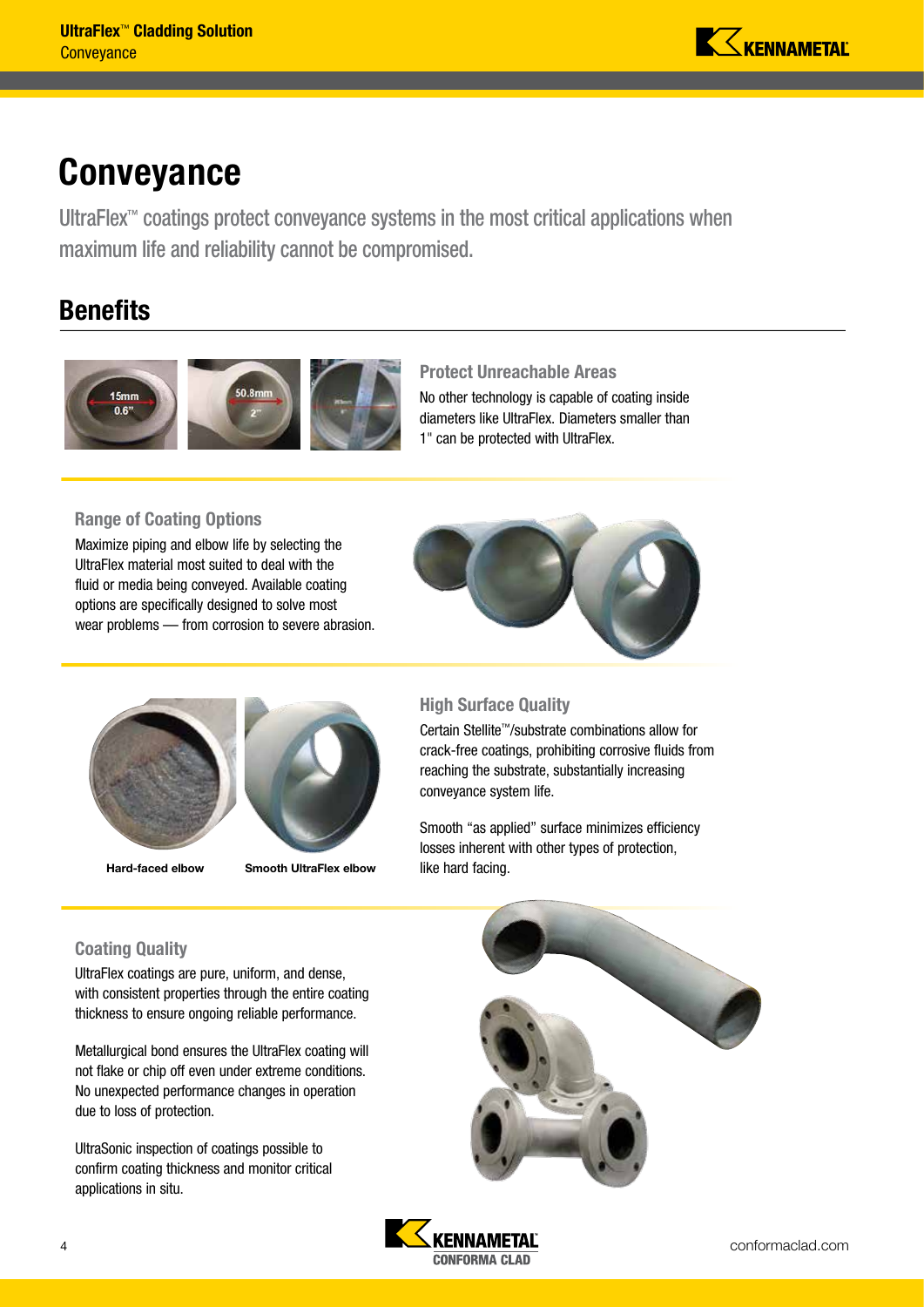# Corrosion, Abrasion, & Erosion Solutions

Coupled with superior material technologies, UltraFlex™ surface treatments can result in dramatically extended component life, more predictable maintenance, higher productivity, and reduced operating costs.

For components such as severe service valves, while the corrosive wear rate is highly dependent on the chemical composition of the treatment, it is also affected by the surface finish of the cladding.

### *More predictable service life for critical components.*

In this case, Kennametal would select the proper corrosion-resistant Stellite™ alloy-based grade of UltraFlex to ensure that there is no cracking or de-lamination of the surface to protect the substrate. For components such as the bottoms pumps in fluid catalytic cracking units, harsh abrasion and erosion can destroy components within a matter of months. While there are several possible methods to treat steel substrates, none can match the effectiveness of the Kennametal tungsten-carbide based solutions to extend component life.

Using UltraFlex, Kennametal can deposit a highly dense layer of tungsten carbide throughout the surface layer of the component. This has been proven to improve life by to up to 4 times in such environments.

# Highest Quality Surface Technologies

When partnering with Kennametal, customers can be assured that they will have access to the highest quality surface technologies. The UltraFlex product family has an extensive portfolio of material systems providing solutions for all of your abrasive, erosive, corrosive, and galling wear needs.

### *Wide range of material systems* and reduced operating costs. *that offer flexibility and versatility.*

*Order Support:*

k-nalb.cs@kennametal.com | +1 888 289 4590

Kennametal Conforma Clad 501 Park East Blvd. New Albany, IN 47150 USA

The Kennametal UltraFlex portfolio utilizes a wide range of material systems that offer flexibility and versatility applicable to your specific wear type and operating conditions. With the ability to customize thickness and treat complex geometries and non-line-of-sight surfaces, we provide access to innovative technologies that produce longer component life, system efficiency improvements,